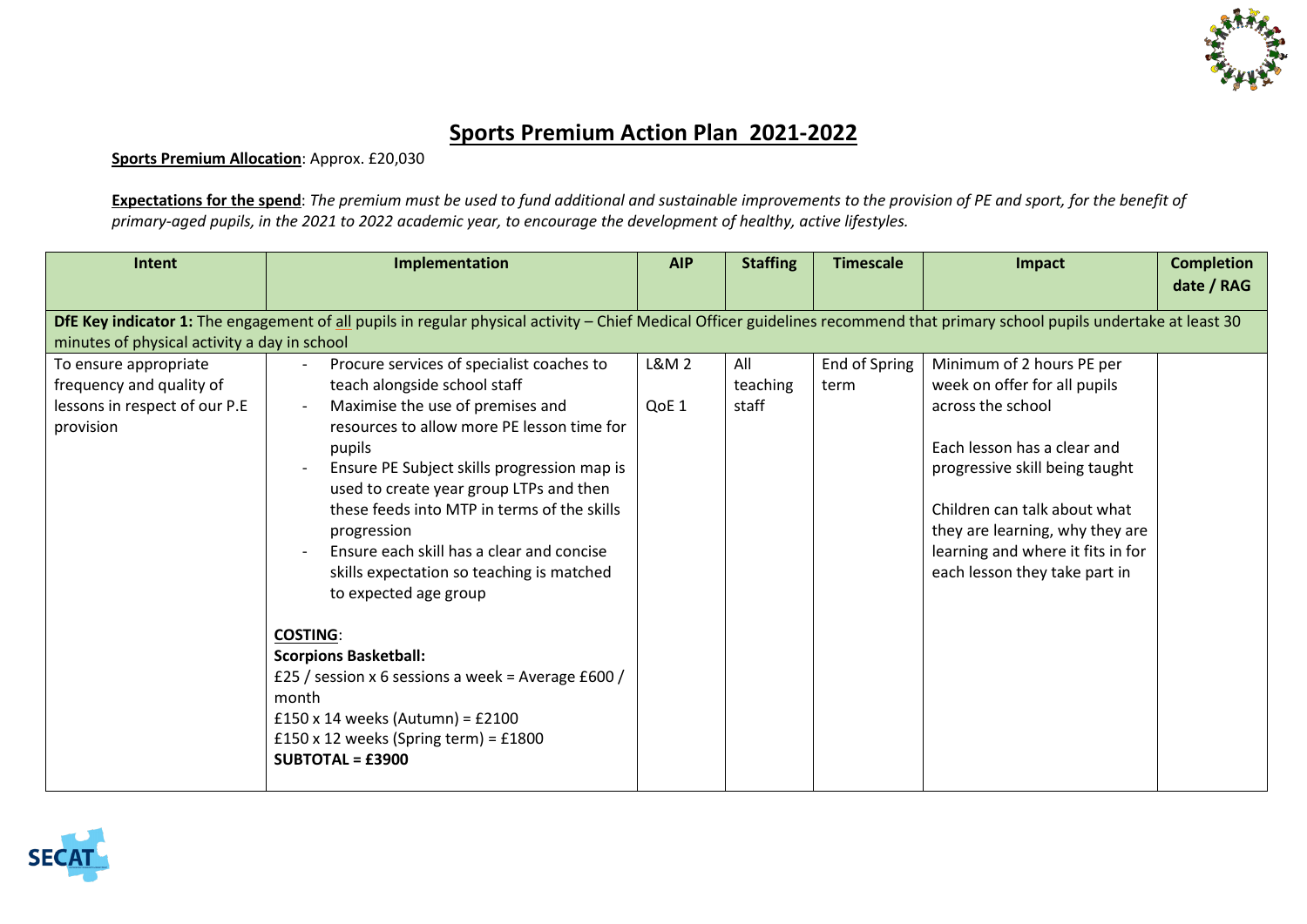

|                                                                                                                                    | SPSSA:<br>£195 for 6 sessions / week<br>£195 x 14 weeks (autumn) = $£2730$<br>$SUBTOTAL = £2730$<br><b>SUBTOTAL = £6630</b>                                                                                                                                                                                                                                                                                                                                                                                                                                                                                                                                       |                                             |             |                       |                                                                                                                                                             |
|------------------------------------------------------------------------------------------------------------------------------------|-------------------------------------------------------------------------------------------------------------------------------------------------------------------------------------------------------------------------------------------------------------------------------------------------------------------------------------------------------------------------------------------------------------------------------------------------------------------------------------------------------------------------------------------------------------------------------------------------------------------------------------------------------------------|---------------------------------------------|-------------|-----------------------|-------------------------------------------------------------------------------------------------------------------------------------------------------------|
|                                                                                                                                    | DfE Key indicator 2: The profile of PESSPA (Physical Education, School Sport, Physical Activity) being raised across the school as a tool for whole school improvement                                                                                                                                                                                                                                                                                                                                                                                                                                                                                            |                                             |             |                       |                                                                                                                                                             |
| To create more extra-<br>curricular club opportunities<br>for pupils across different<br>age groups                                | Liaise with SPSSA to ensure support<br>available for at least 1 PE lesson a week<br>with teachers to ensure 2 hours per week<br>Explore availability of external providers to<br>run after school clubs<br>Ensure previously successful clubs e.g.<br>running club and multi skills continue to<br>run and develop<br>Create pupil voice questionnaire to<br>explore pupils interest in specific clubs /<br>sports<br>Review and develop club opportunities<br>bespoke some club to needs<br><b>COSTING:</b><br>£30 / night x 5 = £150 / week x 38 weeks = £5700<br>(50% pupil paid / 50% sports premium to enhance<br>opportunities) =<br><b>SUBTOTAL: £2850</b> | <b>B&amp;A3</b><br>PD 1&3                   | SY<br>SPSSA | End of Spring<br>term | Evidence of a wide range clubs<br>being offered and attended<br>Children can talk about clubs<br>they have attended<br>Broader offer of different<br>sports |
|                                                                                                                                    |                                                                                                                                                                                                                                                                                                                                                                                                                                                                                                                                                                                                                                                                   |                                             |             |                       |                                                                                                                                                             |
| To trial out new and<br>innovative ways to get<br>children more active,<br>ensuring they have a clear<br>understanding of the link | Monitor effectiveness and<br>implementation of daily mile in KS1 & KS2<br>Collect staff voice on PE skills, knowledge<br>and confidence in delivering active lessons<br>and healthy living learning opportunities                                                                                                                                                                                                                                                                                                                                                                                                                                                 | <b>B&amp;A1</b><br>PD <sub>1</sub><br>L&M 3 | All Staff   | On-going              | Media evidence shows active<br>learning taking place                                                                                                        |

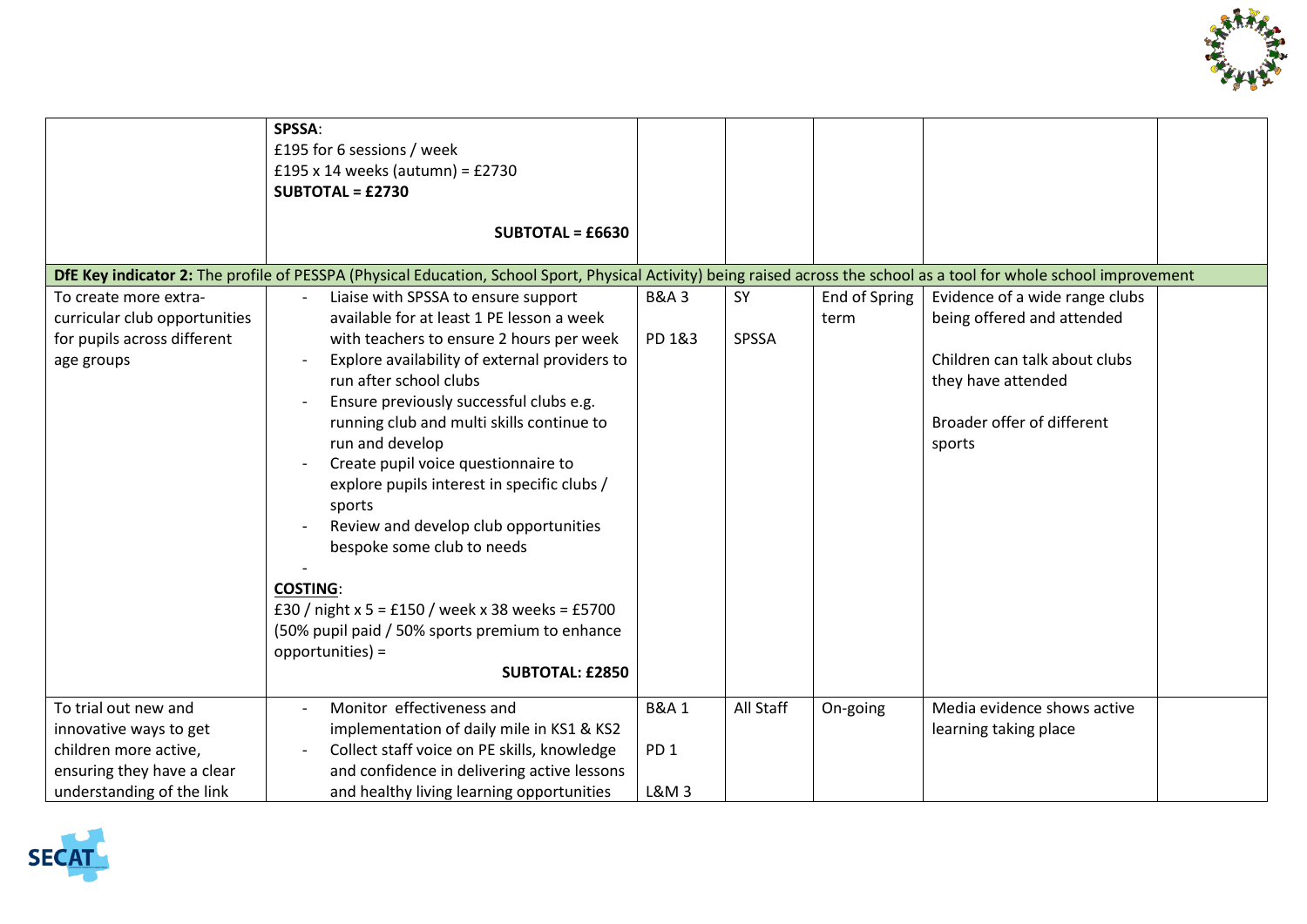

| between being healthy and<br>an active lifestyle                                       | Liaise with other subject leaders to see<br>how can make learning active in their<br>subject areas<br>Create a clear action plan for<br>implementation of more learning<br>opportunities<br>ensure any active learning is recorded and<br>put in our ME evidence file<br>purchase Now Press Play resources for<br>alternative active learning opportunities                                              |                 |    |                    | Staff and children can talk<br>about when active learning has<br>taken place<br>Monitoring and informal drop<br>in shows active learning is<br>taking place<br>Children can talk about the<br>impact of active learning                 |
|----------------------------------------------------------------------------------------|----------------------------------------------------------------------------------------------------------------------------------------------------------------------------------------------------------------------------------------------------------------------------------------------------------------------------------------------------------------------------------------------------------|-----------------|----|--------------------|-----------------------------------------------------------------------------------------------------------------------------------------------------------------------------------------------------------------------------------------|
|                                                                                        | <b>Costing</b><br>NPP year licence<br><b>SUBTOTAL: £339.32</b><br><b>SUBTOTAL: £339.32</b>                                                                                                                                                                                                                                                                                                               |                 |    |                    |                                                                                                                                                                                                                                         |
| To carry out an equipment<br>check and budget/order new<br>equipment that will be used | Audit of equipment in the sports<br>equipment shed<br>Discard any old or broken equipment<br>Replace with specific equipment that<br>matches our curriculum<br>Costing<br>Playground equipment kit<br>$8$ X £299.95 = £2399.60<br><b>SUBTOTAL: £2399.60</b><br><b>General PE resources</b><br>Updates due to wear & tear / broken existing<br>equipment<br>SUBTOTAL: ~£1700<br><b>SUBTOTAL: £4099.60</b> | <b>L&amp;M2</b> | SY | End of<br>summer 1 | Equipment has been replaced<br>and ordered<br>All staff are aware of the<br>expectations of equipment and<br>where it is stored<br>Equipment that is ordered<br>matches what is needed for<br>overall PE provision across the<br>school |

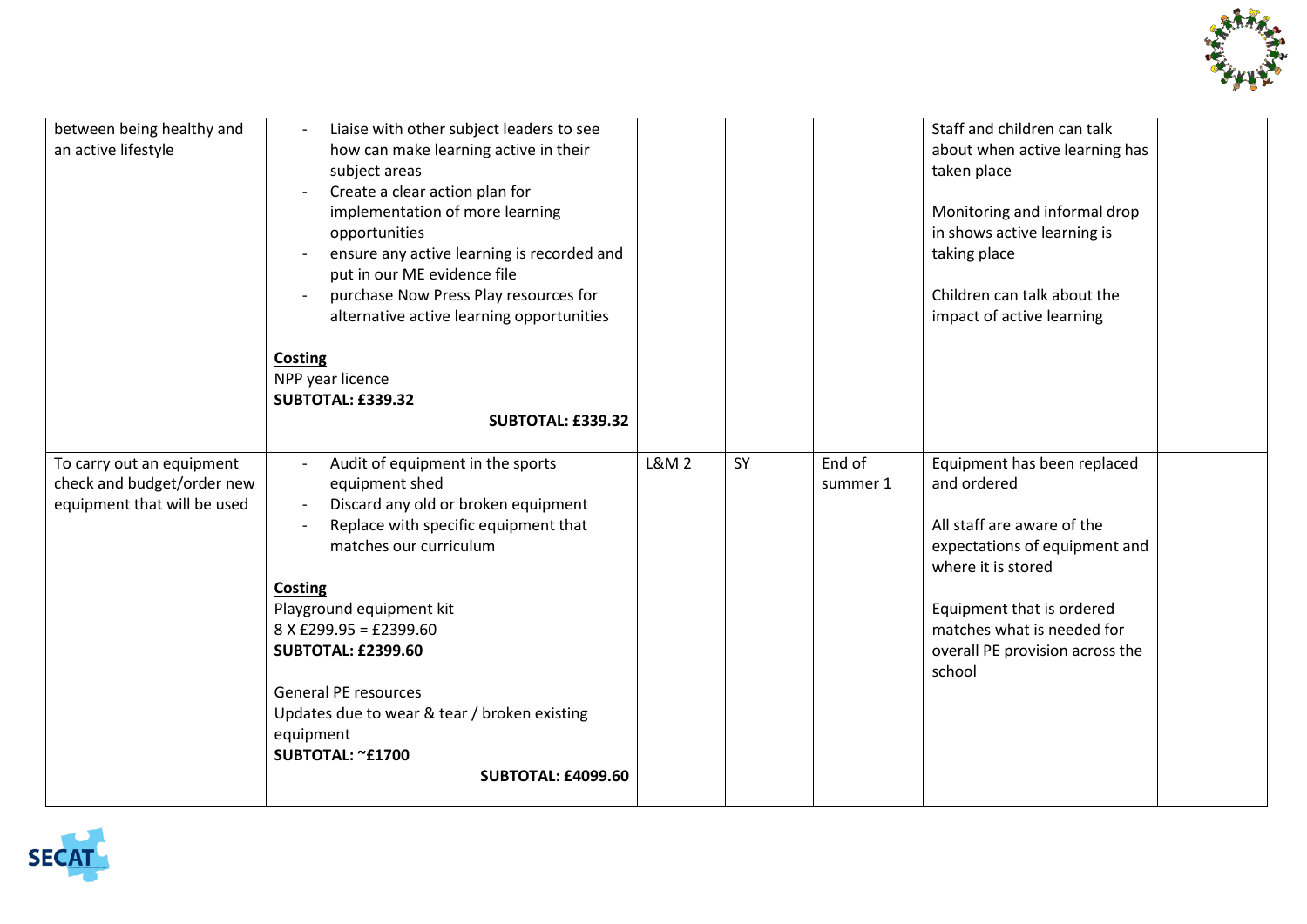

| raised in sporting competitions<br><b>SUBTOTAL: £450</b><br>DfE Key indicator 3: Increased confidence, knowledge and skills of all staff in teaching PE and sport<br>To provide quality CPD for all<br>carry out staff meetings that will meet the<br>CPD is shown to being having<br>QoE 4<br>SY<br>End of spring<br>need of the staff<br>staff<br>SPSSA<br>$\mathbf{1}$<br>an impact<br>CPD on using gymnastics equipment<br><b>SLT</b><br>booked through SPSSA<br>Monitoring of subject shows<br>CPD on creating a "Richmond approach to<br>CPD has had an impact<br>PE"<br>Identify staff development through<br>Staff can talk positively about<br>how subject knowledge has<br>informal PE drop ins, monitoring and<br>pupil/staff voice<br>improved due to effective CPD<br>Team teaching in terms of<br><b>COSTING:</b><br>planning and delivery has been<br><b>Scorpions Basketball:</b><br>£25 / session x 6 sessions a week = Average £600 /<br>carried out<br>month<br>£150 x 14 weeks (Autumn) = £2100<br>£150 x 12 weeks (Spring term) = £1800<br><b>SUBTOTAL = £3900</b> (included in costings above)<br>SPSSA:<br>£195 for 6 sessions / week<br>£195 x 14 weeks (autumn) = £2730<br><b>SUBTOTAL = £2730</b> (included in costings above) | To ensure that the kits worn<br>by pupils at sporting events<br>promote a raised profile of<br>the Richmond Teams | Costing<br>Logo'd sports tracksuits<br>£37.50 per tracksuit<br>12 X £37.50<br><b>SUBTOTAL: £450</b> | <b>L&amp;M2</b> | SY | End of Spring<br>1 | Children will feel proud to feel<br>part of a Richmond Avenue<br>Sporting team<br>The profile of Richmond<br>Avenue Primary School will be |
|----------------------------------------------------------------------------------------------------------------------------------------------------------------------------------------------------------------------------------------------------------------------------------------------------------------------------------------------------------------------------------------------------------------------------------------------------------------------------------------------------------------------------------------------------------------------------------------------------------------------------------------------------------------------------------------------------------------------------------------------------------------------------------------------------------------------------------------------------------------------------------------------------------------------------------------------------------------------------------------------------------------------------------------------------------------------------------------------------------------------------------------------------------------------------------------------------------------------------------------------------------|-------------------------------------------------------------------------------------------------------------------|-----------------------------------------------------------------------------------------------------|-----------------|----|--------------------|--------------------------------------------------------------------------------------------------------------------------------------------|
|                                                                                                                                                                                                                                                                                                                                                                                                                                                                                                                                                                                                                                                                                                                                                                                                                                                                                                                                                                                                                                                                                                                                                                                                                                                          |                                                                                                                   |                                                                                                     |                 |    |                    |                                                                                                                                            |
|                                                                                                                                                                                                                                                                                                                                                                                                                                                                                                                                                                                                                                                                                                                                                                                                                                                                                                                                                                                                                                                                                                                                                                                                                                                          |                                                                                                                   |                                                                                                     |                 |    |                    |                                                                                                                                            |
|                                                                                                                                                                                                                                                                                                                                                                                                                                                                                                                                                                                                                                                                                                                                                                                                                                                                                                                                                                                                                                                                                                                                                                                                                                                          |                                                                                                                   |                                                                                                     |                 |    |                    |                                                                                                                                            |
|                                                                                                                                                                                                                                                                                                                                                                                                                                                                                                                                                                                                                                                                                                                                                                                                                                                                                                                                                                                                                                                                                                                                                                                                                                                          |                                                                                                                   |                                                                                                     |                 |    |                    |                                                                                                                                            |
|                                                                                                                                                                                                                                                                                                                                                                                                                                                                                                                                                                                                                                                                                                                                                                                                                                                                                                                                                                                                                                                                                                                                                                                                                                                          |                                                                                                                   |                                                                                                     |                 |    |                    |                                                                                                                                            |
|                                                                                                                                                                                                                                                                                                                                                                                                                                                                                                                                                                                                                                                                                                                                                                                                                                                                                                                                                                                                                                                                                                                                                                                                                                                          |                                                                                                                   |                                                                                                     |                 |    |                    |                                                                                                                                            |
|                                                                                                                                                                                                                                                                                                                                                                                                                                                                                                                                                                                                                                                                                                                                                                                                                                                                                                                                                                                                                                                                                                                                                                                                                                                          |                                                                                                                   |                                                                                                     |                 |    |                    |                                                                                                                                            |
|                                                                                                                                                                                                                                                                                                                                                                                                                                                                                                                                                                                                                                                                                                                                                                                                                                                                                                                                                                                                                                                                                                                                                                                                                                                          |                                                                                                                   |                                                                                                     |                 |    |                    |                                                                                                                                            |
|                                                                                                                                                                                                                                                                                                                                                                                                                                                                                                                                                                                                                                                                                                                                                                                                                                                                                                                                                                                                                                                                                                                                                                                                                                                          |                                                                                                                   |                                                                                                     |                 |    |                    |                                                                                                                                            |
|                                                                                                                                                                                                                                                                                                                                                                                                                                                                                                                                                                                                                                                                                                                                                                                                                                                                                                                                                                                                                                                                                                                                                                                                                                                          |                                                                                                                   |                                                                                                     |                 |    |                    |                                                                                                                                            |
|                                                                                                                                                                                                                                                                                                                                                                                                                                                                                                                                                                                                                                                                                                                                                                                                                                                                                                                                                                                                                                                                                                                                                                                                                                                          |                                                                                                                   |                                                                                                     |                 |    |                    |                                                                                                                                            |
|                                                                                                                                                                                                                                                                                                                                                                                                                                                                                                                                                                                                                                                                                                                                                                                                                                                                                                                                                                                                                                                                                                                                                                                                                                                          |                                                                                                                   |                                                                                                     |                 |    |                    |                                                                                                                                            |
|                                                                                                                                                                                                                                                                                                                                                                                                                                                                                                                                                                                                                                                                                                                                                                                                                                                                                                                                                                                                                                                                                                                                                                                                                                                          |                                                                                                                   |                                                                                                     |                 |    |                    |                                                                                                                                            |
|                                                                                                                                                                                                                                                                                                                                                                                                                                                                                                                                                                                                                                                                                                                                                                                                                                                                                                                                                                                                                                                                                                                                                                                                                                                          |                                                                                                                   |                                                                                                     |                 |    |                    |                                                                                                                                            |
|                                                                                                                                                                                                                                                                                                                                                                                                                                                                                                                                                                                                                                                                                                                                                                                                                                                                                                                                                                                                                                                                                                                                                                                                                                                          |                                                                                                                   |                                                                                                     |                 |    |                    |                                                                                                                                            |
|                                                                                                                                                                                                                                                                                                                                                                                                                                                                                                                                                                                                                                                                                                                                                                                                                                                                                                                                                                                                                                                                                                                                                                                                                                                          |                                                                                                                   |                                                                                                     |                 |    |                    |                                                                                                                                            |
|                                                                                                                                                                                                                                                                                                                                                                                                                                                                                                                                                                                                                                                                                                                                                                                                                                                                                                                                                                                                                                                                                                                                                                                                                                                          |                                                                                                                   |                                                                                                     |                 |    |                    |                                                                                                                                            |
|                                                                                                                                                                                                                                                                                                                                                                                                                                                                                                                                                                                                                                                                                                                                                                                                                                                                                                                                                                                                                                                                                                                                                                                                                                                          |                                                                                                                   |                                                                                                     |                 |    |                    |                                                                                                                                            |
|                                                                                                                                                                                                                                                                                                                                                                                                                                                                                                                                                                                                                                                                                                                                                                                                                                                                                                                                                                                                                                                                                                                                                                                                                                                          |                                                                                                                   |                                                                                                     |                 |    |                    |                                                                                                                                            |
|                                                                                                                                                                                                                                                                                                                                                                                                                                                                                                                                                                                                                                                                                                                                                                                                                                                                                                                                                                                                                                                                                                                                                                                                                                                          |                                                                                                                   |                                                                                                     |                 |    |                    |                                                                                                                                            |
|                                                                                                                                                                                                                                                                                                                                                                                                                                                                                                                                                                                                                                                                                                                                                                                                                                                                                                                                                                                                                                                                                                                                                                                                                                                          |                                                                                                                   |                                                                                                     |                 |    |                    |                                                                                                                                            |
|                                                                                                                                                                                                                                                                                                                                                                                                                                                                                                                                                                                                                                                                                                                                                                                                                                                                                                                                                                                                                                                                                                                                                                                                                                                          |                                                                                                                   |                                                                                                     |                 |    |                    |                                                                                                                                            |
|                                                                                                                                                                                                                                                                                                                                                                                                                                                                                                                                                                                                                                                                                                                                                                                                                                                                                                                                                                                                                                                                                                                                                                                                                                                          |                                                                                                                   |                                                                                                     |                 |    |                    |                                                                                                                                            |
|                                                                                                                                                                                                                                                                                                                                                                                                                                                                                                                                                                                                                                                                                                                                                                                                                                                                                                                                                                                                                                                                                                                                                                                                                                                          |                                                                                                                   | <b>Bespoke Staff training</b>                                                                       |                 |    |                    |                                                                                                                                            |